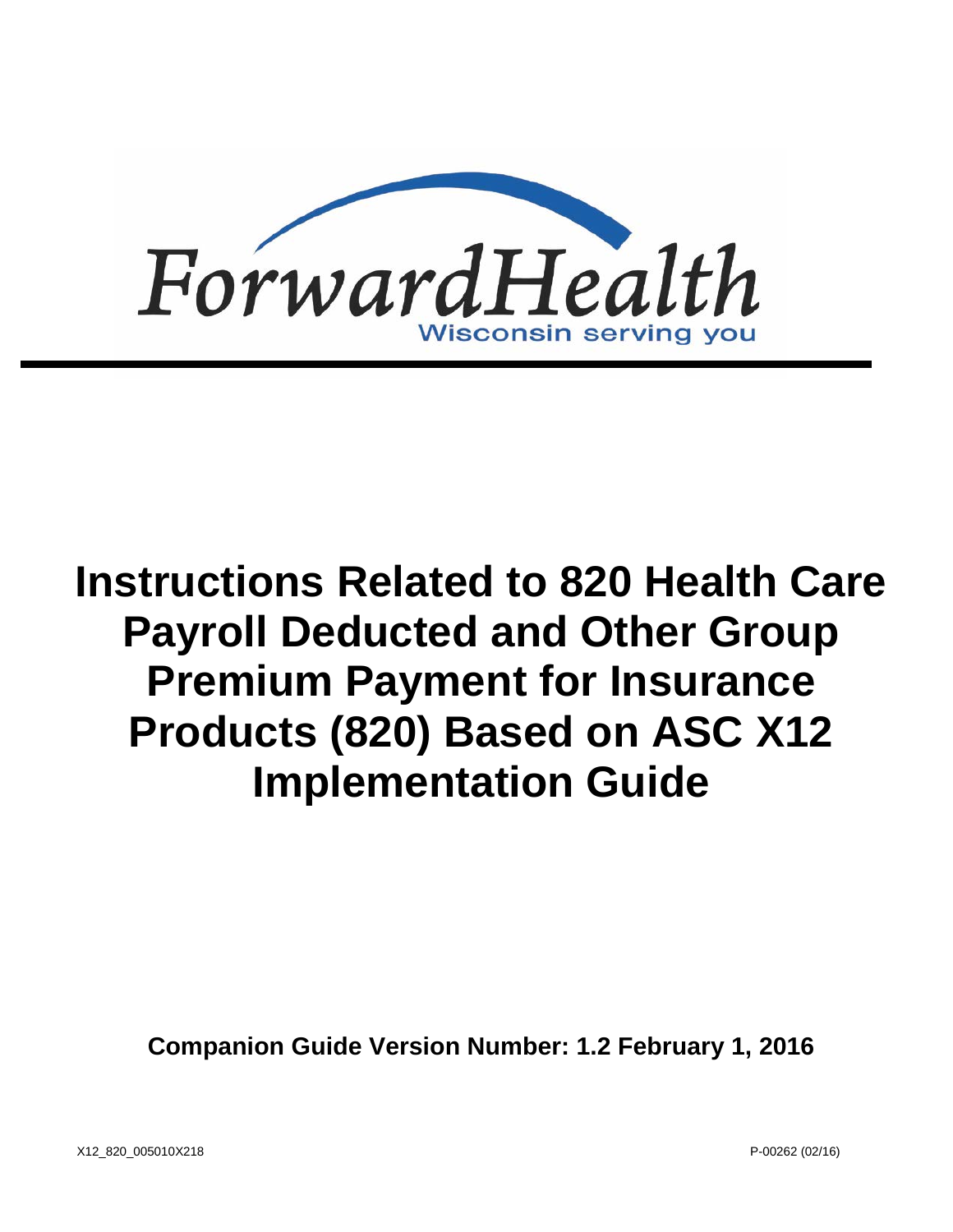**This template is Copyright © 2010 by the Workgroup for Electronic Data Interchange (WEDI) and the Data Interchange Standards Association (DISA), on behalf of the Accredited Standards Committee (ASC) X12. All rights reserved. It may be freely redistributed in its entirety provided that this copyright notice is not removed. It may not be sold for profit or used in commercial documents without the written permission of the copyright holder. This document is provided "as is" without any express or implied warranty. Note that the copyright on the underlying ASC X12 Standards is held by DISA on behalf of ASC X12.**

**2011 © Companion Guide copyright by the Wisconsin Department of Health Services.**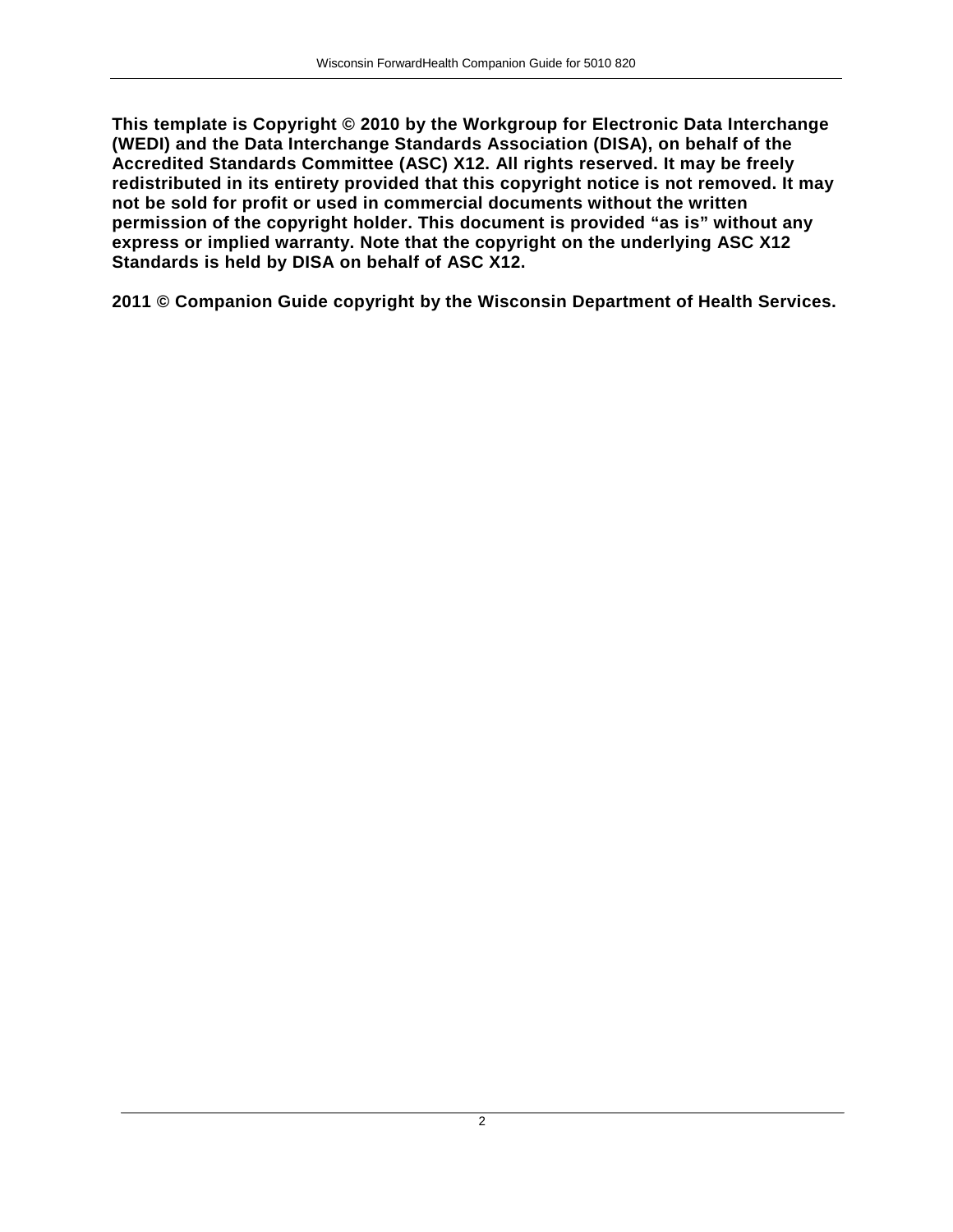# **Preface**

Companion guides may contain two types of data, instructions for electronic communications with the publishing entity (Communications/Connectivity Instructions), and supplemental information for creating transactions for the publishing entity while ensuring compliance with the associated ASC X12 Implementation Guide (Transaction Instructions). Either the Communications/Connectivity component or the Transaction Instruction component must be included in every companion guide. The components may be published as separate documents or as a single document.

The Communications/Connectivity component is included in the companion guide when the publishing entity wants to convey the information needed to commence and maintain communication exchange.

The Transaction Instruction component is included in the companion guides when the publishing entity wants to clarify the implementation guide instructions for submission of specific electronic transactions. The Transaction Instruction component content is limited by ASC X12's copyrights and Fair Use statement.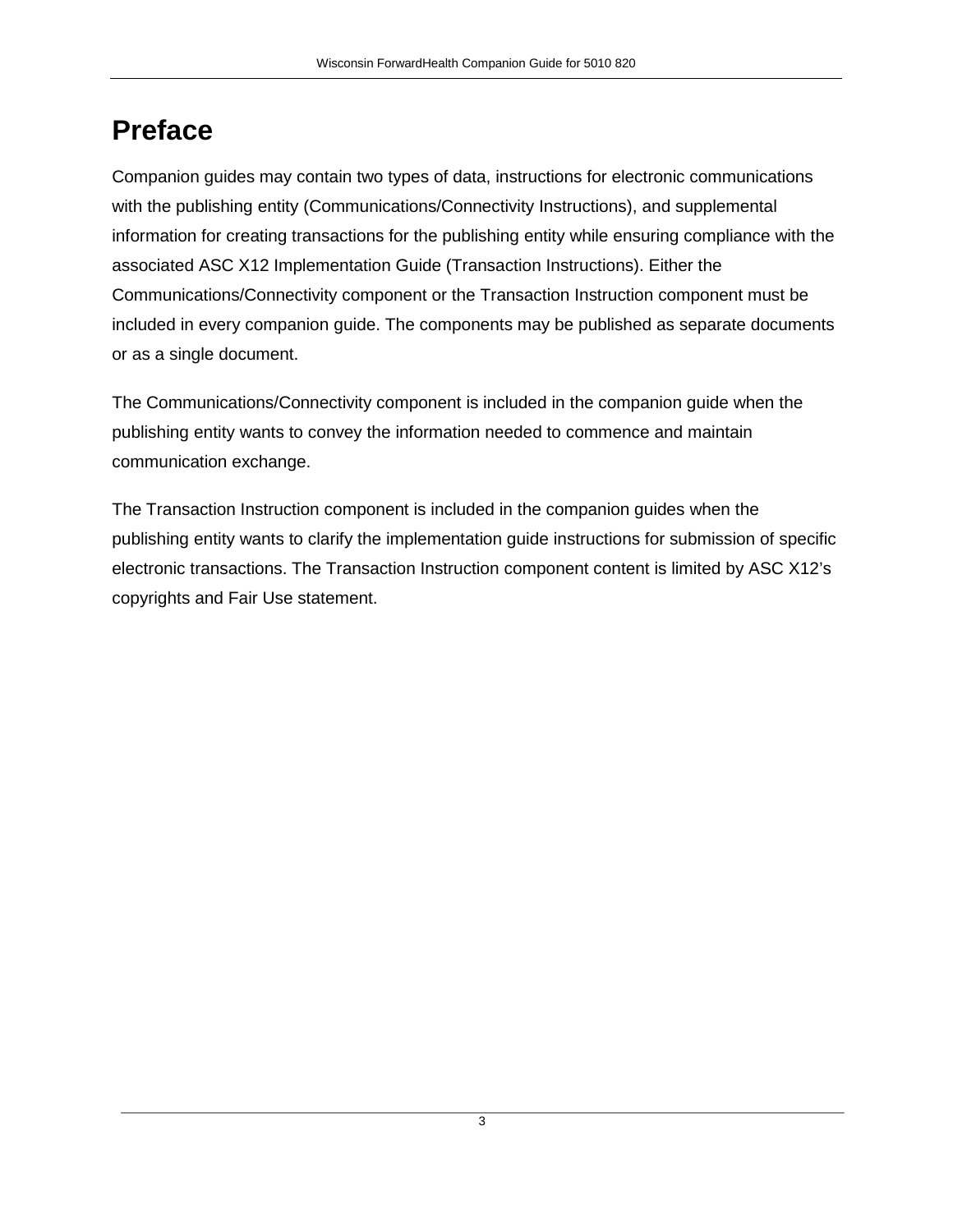# **Table of Contents**

| 1              |     |                                                                   |  |  |  |  |  |  |
|----------------|-----|-------------------------------------------------------------------|--|--|--|--|--|--|
|                | 1.1 |                                                                   |  |  |  |  |  |  |
|                |     |                                                                   |  |  |  |  |  |  |
|                |     |                                                                   |  |  |  |  |  |  |
|                |     |                                                                   |  |  |  |  |  |  |
|                | 1.2 |                                                                   |  |  |  |  |  |  |
|                | 1.3 |                                                                   |  |  |  |  |  |  |
|                | 1.4 |                                                                   |  |  |  |  |  |  |
|                | 1.5 |                                                                   |  |  |  |  |  |  |
|                | 1.6 |                                                                   |  |  |  |  |  |  |
|                | 1.7 |                                                                   |  |  |  |  |  |  |
| 1.8            |     |                                                                   |  |  |  |  |  |  |
| $\overline{2}$ |     |                                                                   |  |  |  |  |  |  |
| 3              |     |                                                                   |  |  |  |  |  |  |
|                | 3.1 | 005010X218 - 820 Payroll Deducted and Other Group Premium Payment |  |  |  |  |  |  |
|                |     |                                                                   |  |  |  |  |  |  |
| 4              |     |                                                                   |  |  |  |  |  |  |
|                | 4.1 |                                                                   |  |  |  |  |  |  |
|                |     |                                                                   |  |  |  |  |  |  |
|                |     |                                                                   |  |  |  |  |  |  |
|                |     |                                                                   |  |  |  |  |  |  |
|                | 4.2 |                                                                   |  |  |  |  |  |  |
|                |     |                                                                   |  |  |  |  |  |  |
|                | 4.3 |                                                                   |  |  |  |  |  |  |
|                | 4.4 |                                                                   |  |  |  |  |  |  |
| 5              |     |                                                                   |  |  |  |  |  |  |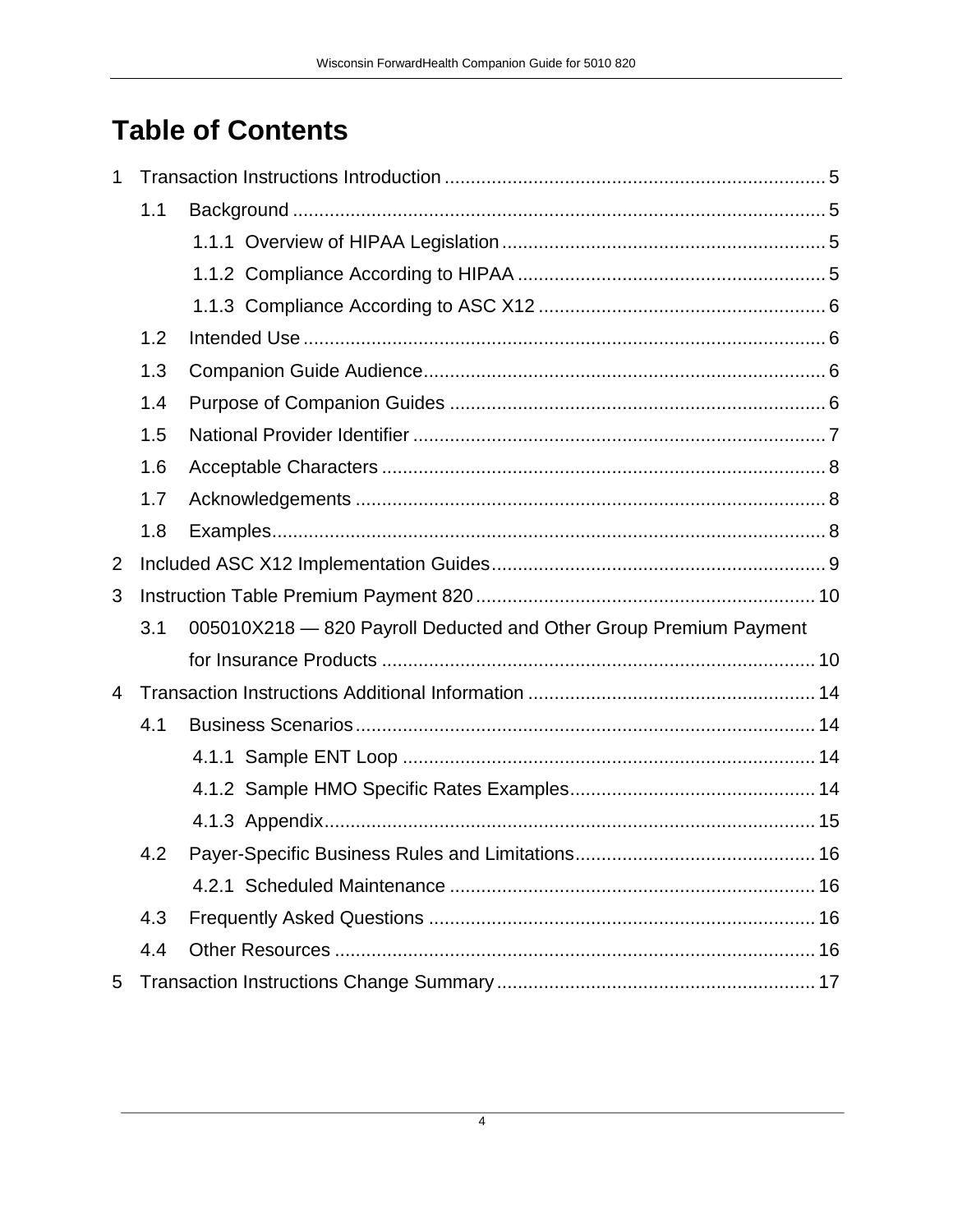# **Transaction Instructions**

# <span id="page-4-1"></span><span id="page-4-0"></span>**1 Transaction Instructions Introduction**

# <span id="page-4-2"></span>**1.1 Background**

# **1.1.1 Overview of HIPAA Legislation**

The Health Insurance Portability and Accountability Act of 1996 (HIPAA) carries provisions for administrative simplification. This requires the Secretary of the federal Department of Health and Human Services (HHS) to adopt standards to support the electronic exchange of administrative and financial health care transactions primarily between health care providers and plans. HIPAA directs the Secretary to adopt standards for transactions to enable health information to be exchanged electronically and to adopt specifications for implementing each standard HIPAA serves to:

- Create better access to health insurance.
- Limit fraud and abuse.
- Reduce administrative costs.

# <span id="page-4-3"></span>**1.1.2 Compliance According to HIPAA**

The HIPAA regulations at 45 CFR 162.915 require that covered entities not enter into a trading partner agreement that would do any of the following:

- Change the definition, data condition, or use of a data element or segment in a standard.
- Add any data elements or segments to the maximum defined data set.
- Use any code or data elements that are marked "not used" in the standard's implementation specifications or are not in the standard's implementation specification(s).
- Change the meaning or intent of the standard's implementation specification(s).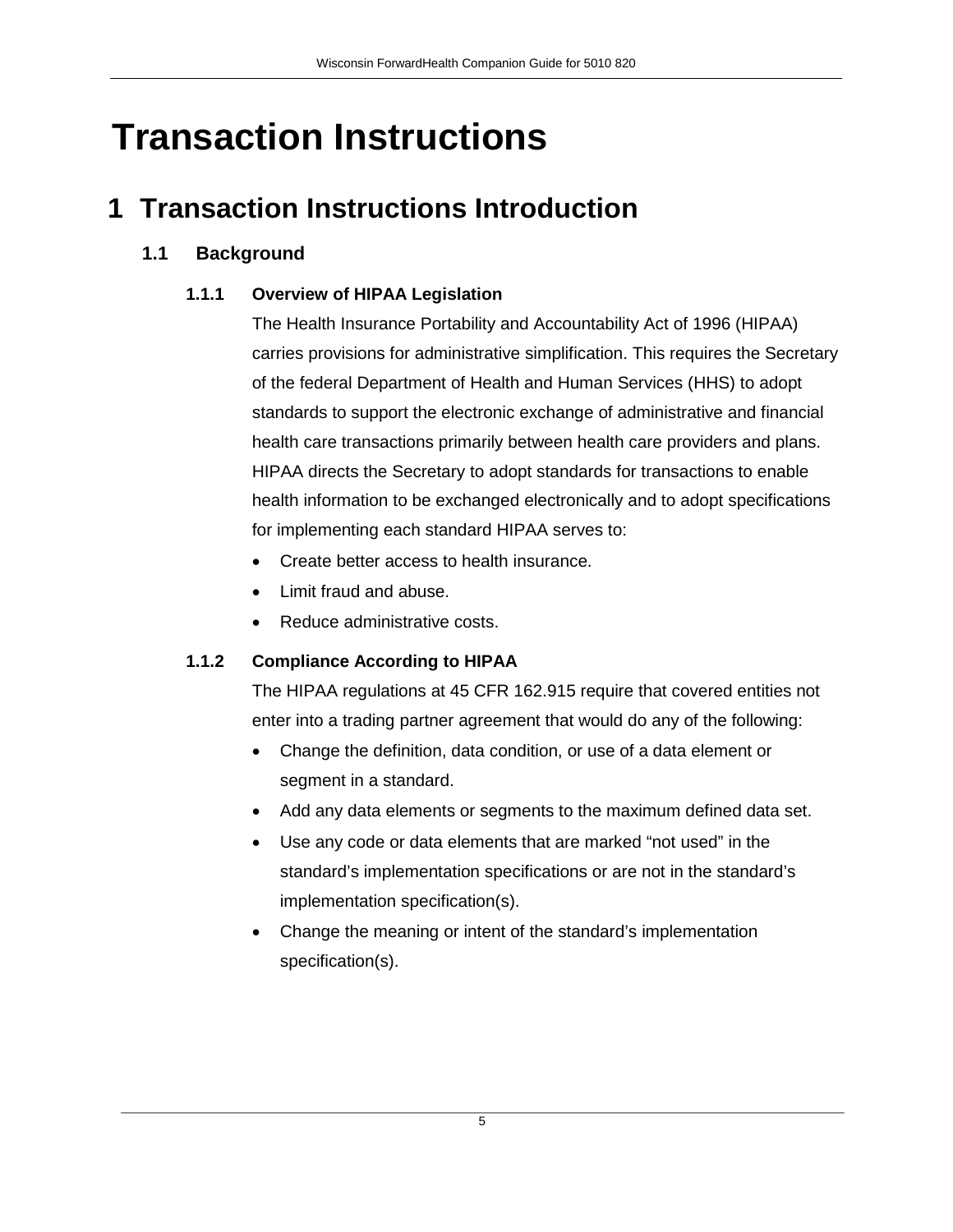# <span id="page-5-0"></span>**1.1.3 Compliance According to ASC X12**

The ASC X12 requirements include specific restrictions that prohibit trading partners from modifying any:

- Defining, explanatory, or clarifying content contained in the implementation guide.
- Requirement contained in the implementation guide.

# <span id="page-5-1"></span>**1.2 Intended Use**

The Transaction Instruction component of this companion guide must be used in conjunction with an associated ASC X12 Implementation Guide. The instructions in this companion guide are not intended to be stand-alone requirements documents. This companion guide conforms to all the requirements of any associated ASC X12 Implementation Guides and is in conformance with the ASC X12 Implementation Guide's Fair Use and Copyright statements.

# <span id="page-5-2"></span>**1.3 Companion Guide Audience**

Companion guides are intended for information technology and/or systems staff who will be coding billing systems or software for compliance with the federal HIPAA.

# <span id="page-5-3"></span>**1.4 Purpose of Companion Guides**

The information contained in this companion guide applies to ForwardHealth, which includes the following programs: BadgerCare Plus, Wisconsin Medicaid, SeniorCare, Wisconsin Chronic Disease Program, the Wisconsin Well Woman Program, and Medicaid managed care programs. All of these programs use ForwardHealth interChange for processing.

The companion guides are to be used with HIPAA Implementation Guides and to supplement the requirements in the HIPAA ASC X12 Implementation Guides, without contradicting those requirements. Implementation guides define the national data standards, electronic format, and values for each data element within an electronic transaction. The purpose of the companion guides is to provide trading partners with a guide to communicate ForwardHealth-specific information required to successfully exchange transactions electronically with ForwardHealth.

6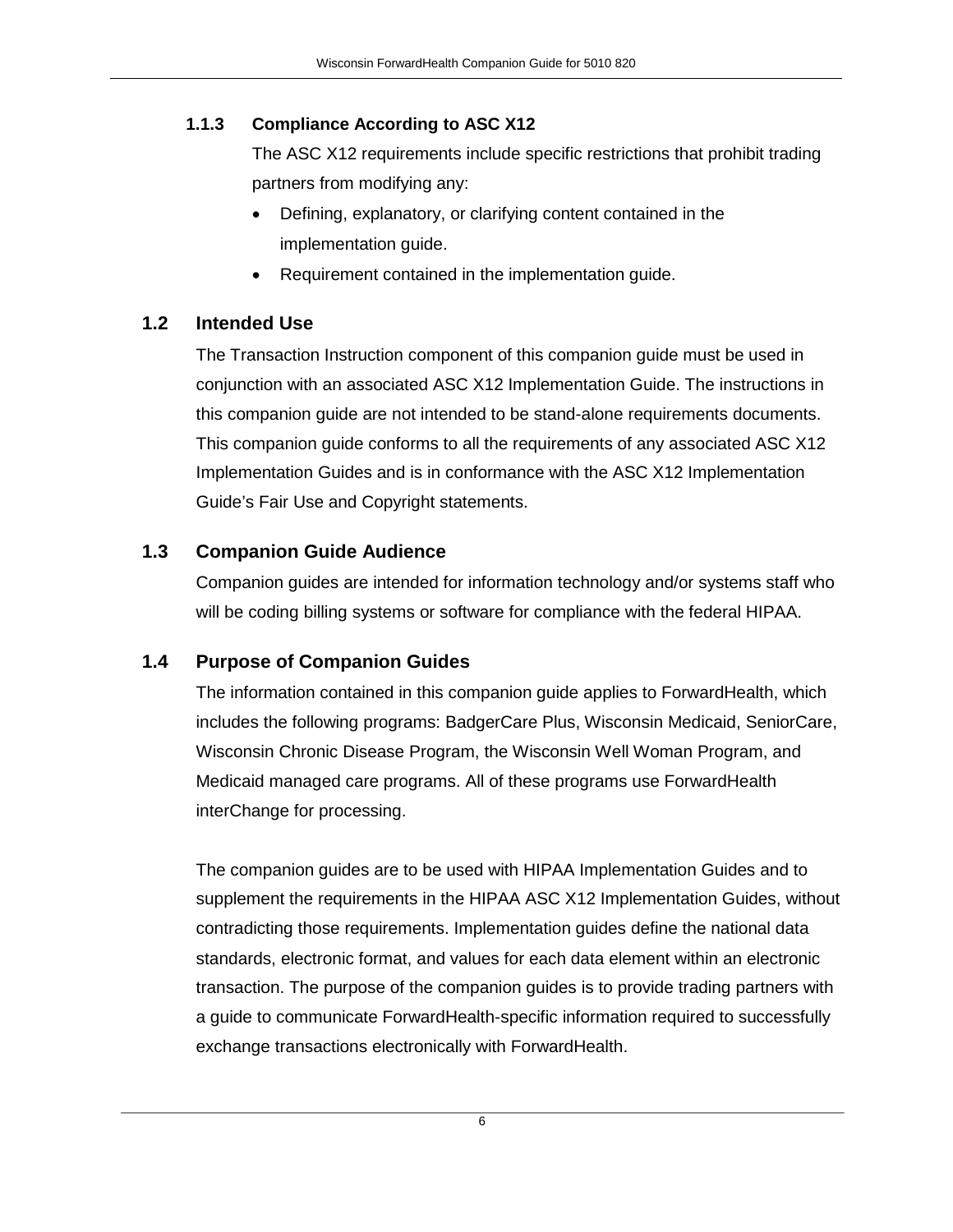ForwardHealth will accept and process any HIPAA-compliant transaction; however, a compliant transaction that does not contain ForwardHealth-specific information, though processed, may be denied for payment. For example, a compliant 837 Health Care Claim created without a ForwardHealth member identification number will be processed by ForwardHealth but will be denied payment. For questions regarding appropriate billing procedures, as well as for policy and billing information, providers should refer to their policy-specific area of the ForwardHealth Online Handbook.

Companion guides highlight the data elements significant for ForwardHealth. For transactions created by ForwardHealth, companion guides explain how certain data elements are processed. Refer to the companion guide first if there is a question about how ForwardHealth processes a HIPAA transaction. For further information, contact the ForwardHealth Electronic Data Interchange (EDI) Department at 866-416-4979.

# <span id="page-6-0"></span>**1.5 National Provider Identifier**

As a result of HIPAA, the federal HHS adopted a standard identifier for health care providers. The Final Rule published by the HHS adopted the National Provider Identifier (NPI) as the standard identifier.

The NPI replaces all payer-specific identification numbers (e.g., Medicaid provider numbers) on nationally recognized electronic transactions (also known as standard transactions); therefore, all health care providers are required to obtain an NPI to identify themselves on these transactions. The NPI is the only identification number that will be allowed on these transactions.

ForwardHealth has determined that all providers, except for personal care only providers, specialized medical vehicle providers, and blood banks, are health care providers (per the definitions within the NPI Final Rule) and, therefore, are required to obtain and use an NPI. ForwardHealth requires all health care providers to submit their NPI on electronic transactions.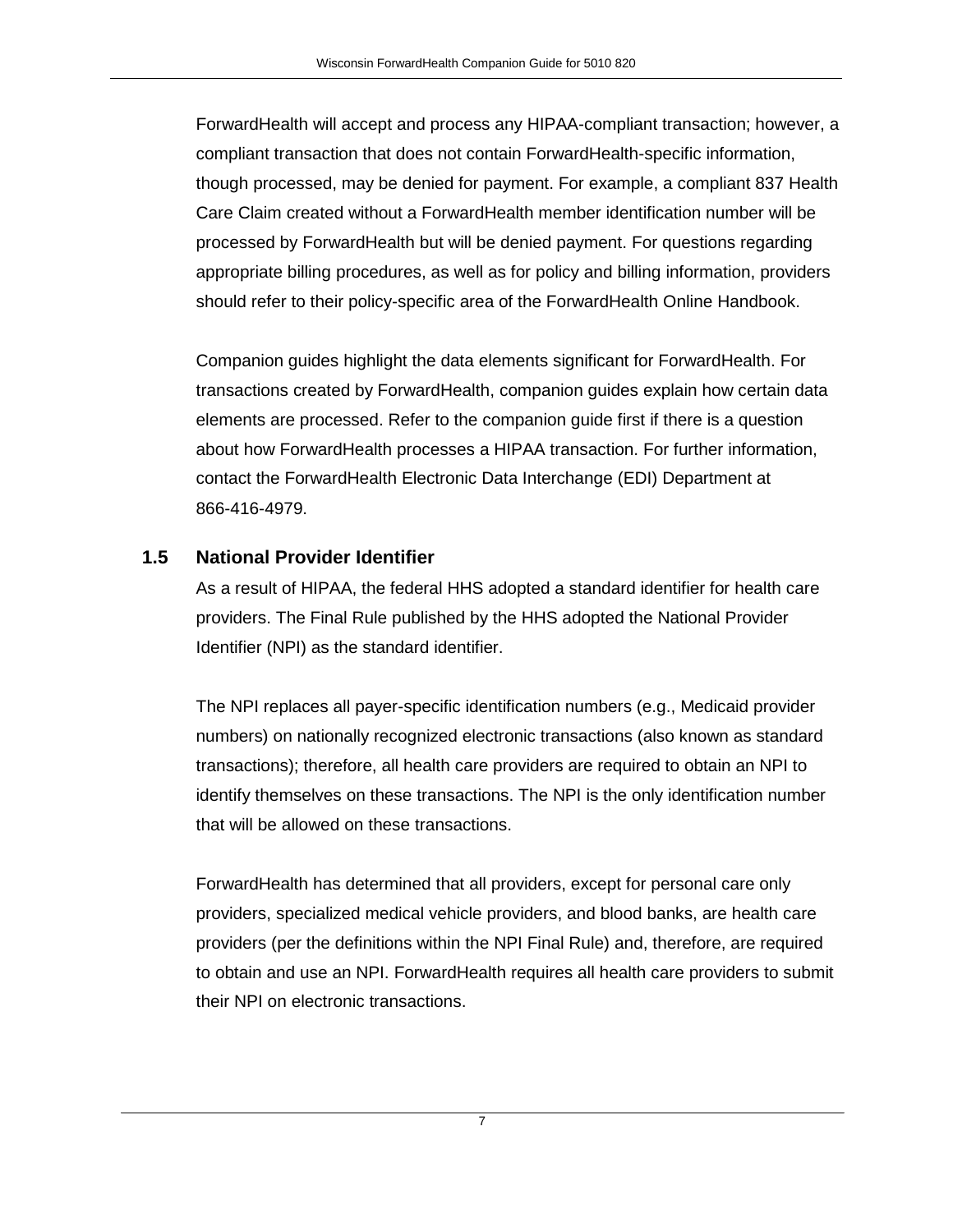# <span id="page-7-0"></span>**1.6 Acceptable Characters**

All alpha characters used in HIPAA transactions must be in an uppercase format. The HIPAA transactions must not contain any carriage returns nor line feeds; the data must be received in one, continuous stream.

# <span id="page-7-1"></span>**1.7 Acknowledgements**

An accepted 999 Implementation Acknowledgement, rejected 999 Implementation Acknowledgement, or rejected TA1 InterChange Acknowledgement will be generated in response to all submitted files. Trading partners are responsible for retrieving acknowledgments from the ForwardHealth Portal to determine the status of their files.

# <span id="page-7-2"></span>**1.8 Examples**

Refer to Section 4.1 of this guide for examples.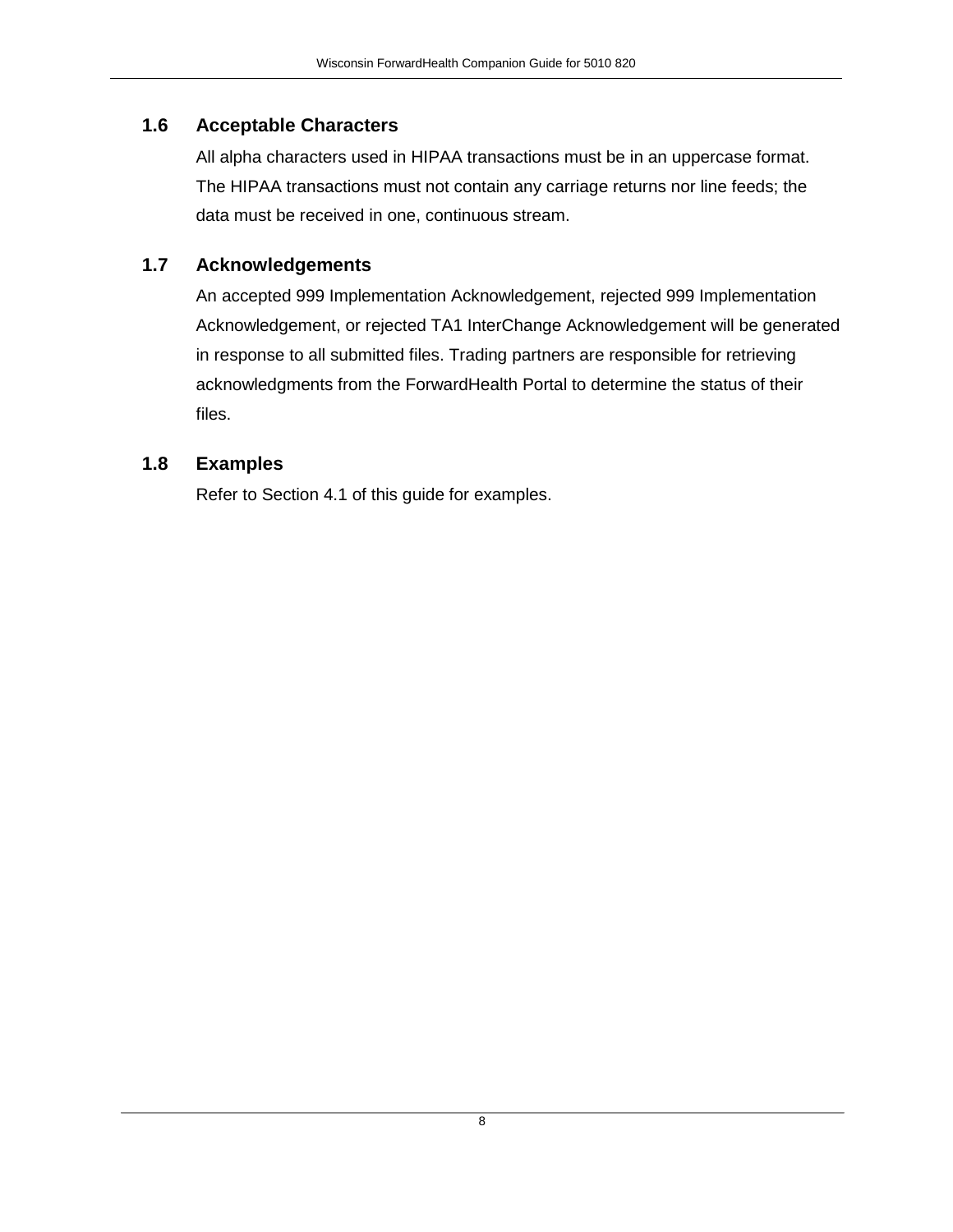# <span id="page-8-0"></span>**2 Included ASC X12 Implementation Guides**

This table lists the X12N implementation guides for which specific transaction instructions apply and are included in Section 3 of this document.

**Unique ID Name** 005010X218 820 Payroll Deducted and Other Group Premium Payment for Insurance Products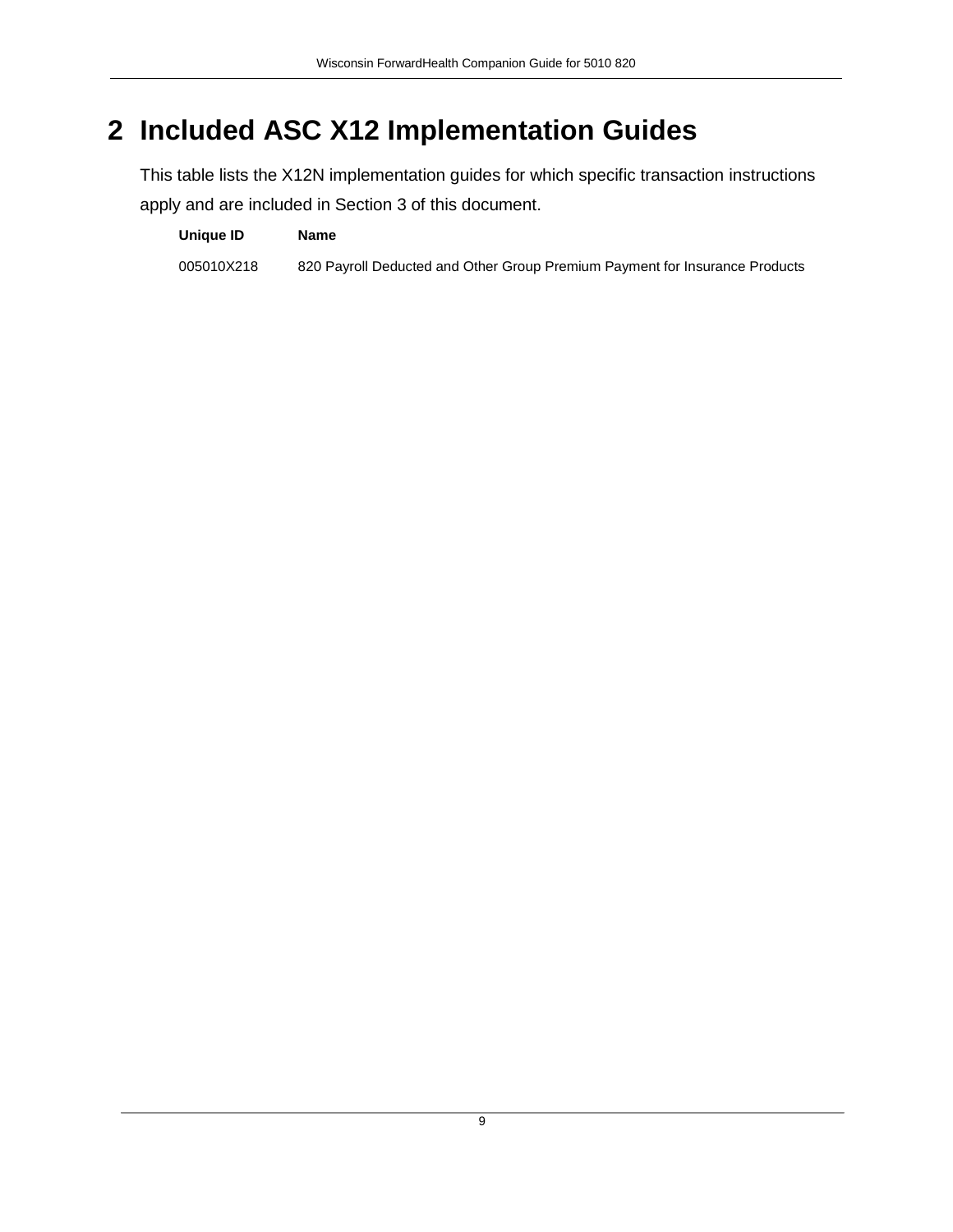# <span id="page-9-0"></span>**3 Instruction Table Premium Payment 820**

These tables contain one or more rows for each segment for which a supplemental instruction is needed.

**Legend**

SHADED rows represent "segments" in the X12N implementation guide.

NON-SHADED rows represent "data elements" in the X12N implementation guide.

# <span id="page-9-1"></span>**3.1 005010X218 — 820 Payroll Deducted and Other Group Premium**

#### **Loop ID Reference Name Codes Notes/Comments** ISA Interchange Control Header The ISA is a fixed-length record with fixed-length elements. ISA05 Interchange ID (Sender) Qualifier ZZ This element contains a value of "ZZ" to indicate that they are mutually defined. ISA06 Interchange Sender ID WISC\_DHCF | This element is populated with "WISC\_DHCF". ISA07 | Interchange ID (Receiver) **Qualifier** ZZ This element contains a value of "ZZ" to indicate that they are mutually defined. ISA08 Interchange Receiver ID This element is the nine-digit numeric Trading Partner identification number assigned by ForwardHealth interChange. ISA11 Repetition Separator ^ This field will contain a caret. ISA13 Interchange Control Number This element contains a distinct tracking number for this file. BPR Financial Information BPR01 Transaction Handling Code I This element is populated with "I", indicating that the 820 is sent separately from the payment. BPR02 Total Premium Payment Amount This is the total amount of the payment. BPR04 Payment Method Code CHK **ACH** This element is populated with "CHK", indicating that a check is being sent or "ACH" indicating that an electric payment is being made. BPR16 Check Issue or EFT Effective Date For check payment, this is the issuance date. For electronic funds transfer (EFT) payment, this is the date the premium payer plans to provide funds to the premium receiver.

# **Payment for Insurance Products**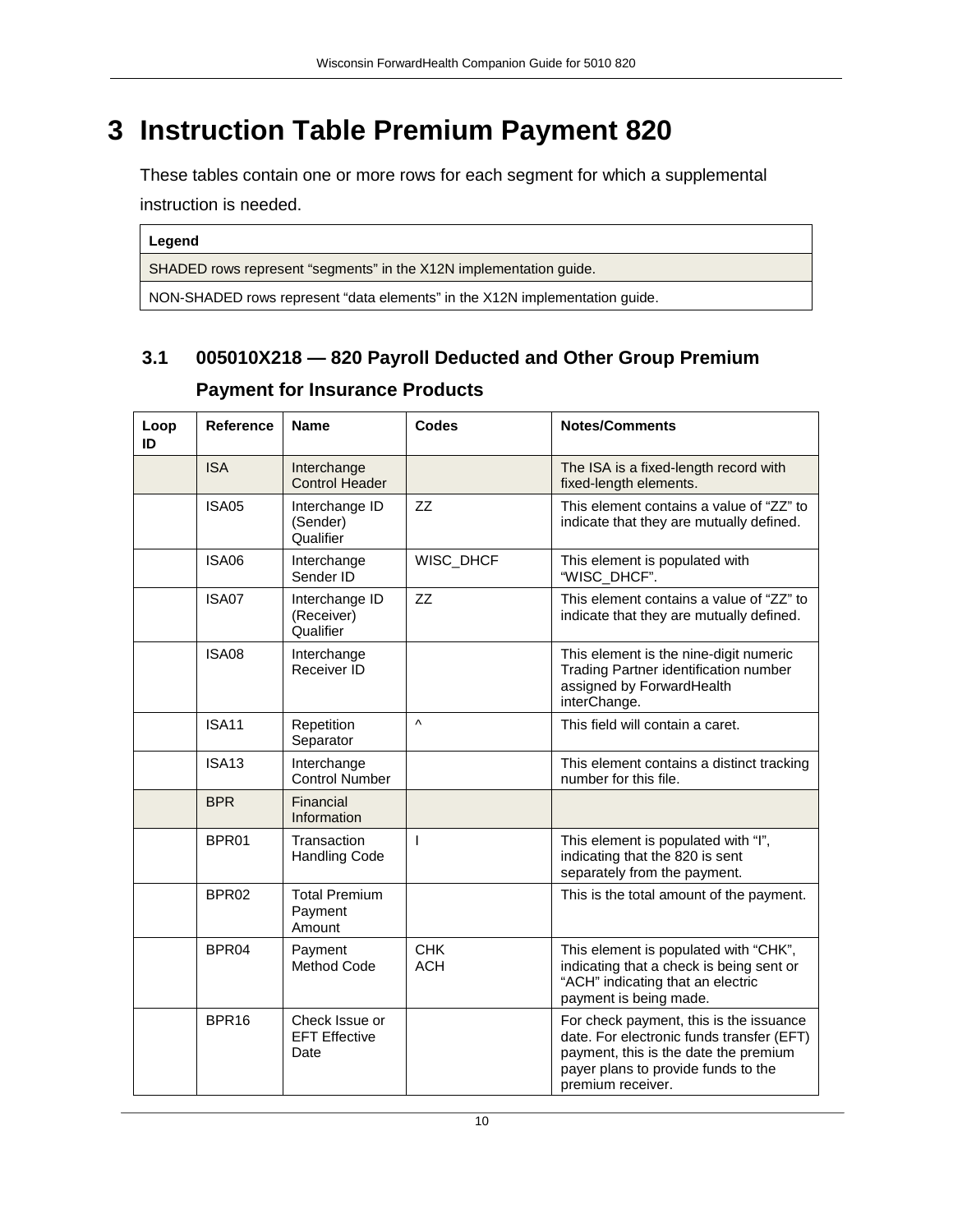| Loop<br>ID | Reference              | <b>Name</b>                                           | <b>Codes</b>  | <b>Notes/Comments</b>                                                                                                                                                                                                                                                     |
|------------|------------------------|-------------------------------------------------------|---------------|---------------------------------------------------------------------------------------------------------------------------------------------------------------------------------------------------------------------------------------------------------------------------|
|            | <b>TRN</b>             | Reassociation<br><b>Trace Number</b>                  |               |                                                                                                                                                                                                                                                                           |
|            | TRN01                  | <b>Trace Type</b><br>Code                             |               | The payment and remittance<br>information have been separated and<br>need to be reassociated by the receiver.                                                                                                                                                             |
|            | <b>TRN02</b>           | Check or EFT<br><b>Trace Number</b>                   |               | This is the check number or EFT Trace<br>Number (this is the ForwardHealth<br>internal payment number). If there is no<br>payment issued, ForwardHealth<br>interChange populates this element with<br>the phrase "NO PAYMNT" followed by<br>the Remittance Advice number. |
|            | TRN03                  | Originating<br>Company<br>Identifier                  |               | This is the number "1" followed by the<br>ForwardHealth interChange tax<br>identification number.                                                                                                                                                                         |
|            | <b>CUR</b>             | Foreign<br>Currency<br>Information                    |               | This segment will not be sent by<br>ForwardHealth.                                                                                                                                                                                                                        |
|            | <b>REF</b>             | Premium<br><b>Receivers</b><br>Identification<br>Key  |               |                                                                                                                                                                                                                                                                           |
|            | REF02                  | Premium<br>Receiver<br>Reference<br>Identifier        |               | This is the eight-digit payee provider<br>number assigned by ForwardHealth<br>interChange.                                                                                                                                                                                |
| 1000A      | <b>DTM</b>             | <b>Coverage Period</b>                                |               | This segment is populated with the first<br>date of coverage and the last date of<br>coverage for this remittance report(s).                                                                                                                                              |
| 1000A      | N <sub>1</sub>         | Premium<br>Receiver's<br>Name                         |               |                                                                                                                                                                                                                                                                           |
| 1000A      | N <sub>102</sub>       | Premium<br>Receiver's Last<br>Name or<br>Organization |               | This is the payee provider's name.                                                                                                                                                                                                                                        |
| 1000B      | $\vert$ N <sub>1</sub> | Premium<br>Payer's Name                               |               |                                                                                                                                                                                                                                                                           |
| 1000B      | N102                   | Premium Payer<br>Name                                 | FORWARDHEALTH | This is the name of the payer.                                                                                                                                                                                                                                            |
| 2000B      | <b>ENT</b>             | Individual<br>Remittance                              |               | Note: ENT segments are created for<br>each member.                                                                                                                                                                                                                        |
| 2000B      | ENT <sub>02</sub>      | <b>Entity Identifier</b><br>Code                      | 2J            | This element is populated with "2J" to<br>indicate an individual.                                                                                                                                                                                                         |
| 2000B      | ENT03                  | Identification<br>Code Qualifier                      | 34            | This element is populated with "34" to<br>indicate Social Security number (SSN).                                                                                                                                                                                          |
| 2000B      | ENT04                  | Receiver's<br>Individual<br>Identifier                |               | This is the SSN for the member.                                                                                                                                                                                                                                           |
| 2100B      | NM <sub>1</sub>        | <b>Individual Name</b>                                |               |                                                                                                                                                                                                                                                                           |
| 2100B      | <b>NM101</b>           | Entity Identifier<br>Code                             | IL            | This element is populated with "IL" to<br>indicate Insured or Subscriber.                                                                                                                                                                                                 |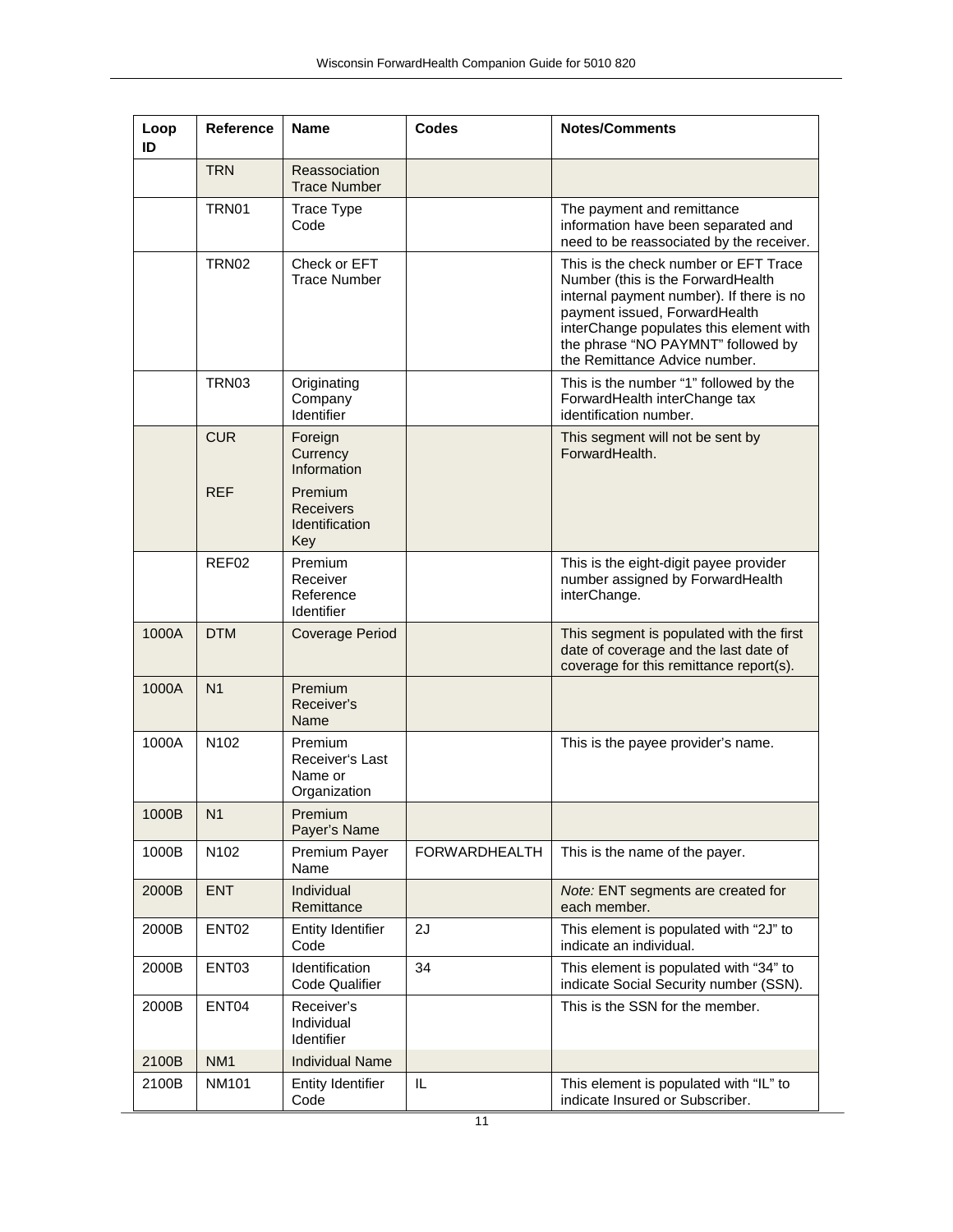| Loop<br>ID | Reference         | Name                                                           | <b>Codes</b> | <b>Notes/Comments</b>                                                                                                                                                                                                                                                                                                                                                                                                                                                                                                                                            |
|------------|-------------------|----------------------------------------------------------------|--------------|------------------------------------------------------------------------------------------------------------------------------------------------------------------------------------------------------------------------------------------------------------------------------------------------------------------------------------------------------------------------------------------------------------------------------------------------------------------------------------------------------------------------------------------------------------------|
| 2100B      | NM103             | Individual Last<br>Name                                        |              | This is the member's last name.                                                                                                                                                                                                                                                                                                                                                                                                                                                                                                                                  |
| 2100B      | NM104             | Individual First<br>Name                                       |              | This is the member's first name.                                                                                                                                                                                                                                                                                                                                                                                                                                                                                                                                 |
| 2100B      | NM105             | <b>Individual Middle</b><br>Name                               |              | This is the member's middle initial.                                                                                                                                                                                                                                                                                                                                                                                                                                                                                                                             |
| 2100B      | <b>NM108</b>      | Identification<br>Code Qualifier                               | N            | This element is populated with "N" to<br>indicate the member's unique<br>identification number.                                                                                                                                                                                                                                                                                                                                                                                                                                                                  |
| 2100B      | <b>NM109</b>      | Individual<br>Identifier                                       |              | This element is populated with the<br>member ID.                                                                                                                                                                                                                                                                                                                                                                                                                                                                                                                 |
| 2200B      | <b>ADX</b>        | Individual<br>Premium<br>Adjustment for<br>Previous<br>Payment |              | This segment will not be sent.<br>Wisconsin will use Loop 2320B as ADX<br>contains adjustment information for the<br>immediately preceding RMR segment.                                                                                                                                                                                                                                                                                                                                                                                                          |
| 2300B      | <b>RMR</b>        | Individual<br>Premium<br>Remittance<br>Detail                  |              |                                                                                                                                                                                                                                                                                                                                                                                                                                                                                                                                                                  |
| 2300B      | RMR01             | Reference<br>Identification<br>Qualifier                       | IK           | This element is populated with "IK" to<br>indicate that the RMR02 is reporting<br>from an internal ForwardHealth<br>capitation transaction.                                                                                                                                                                                                                                                                                                                                                                                                                      |
| 2300B      | RMR <sub>02</sub> | Insurance<br>Remittance<br>Reference<br>Number                 |              | For payments, this element is populated<br>with a five character rate cell, the text<br>"PAY", a nine-digit internal control<br>number (ICN) and the transaction date<br>of the payment (CCYYMMDD) (e.g.,<br>HHRB2/PAY/999999999/CCYYMMDD).<br>For reversals, this element is populated<br>with a five character rate cell, the text<br>"REV", a nine-digit ICN of the original<br>capitation transaction being reversed<br>and the payment date (CCYYMMDD) of<br>the original capitation transaction being<br>reversed (e.g.,<br>HHRB2/REV/999999999/CCYYMMDD). |
| 2300B      | RMR04             | Detail Premium<br>Payment<br>Amount                            |              | This is the total premium amount paid<br>or recouped by ForwardHealth<br>interChange for the individual.                                                                                                                                                                                                                                                                                                                                                                                                                                                         |
| 2300B      | RMR05             | <b>Billed Premium</b><br>Amount                                |              | Payment or recoupment before<br>adjustment. This element is present<br>when the amount is different from<br>element RMR04.                                                                                                                                                                                                                                                                                                                                                                                                                                       |
| 2300B      | <b>REF</b>        | Reference<br>Information                                       |              | Multiple REF*ZZ segments for the<br>capitation breakout amounts will follow<br>depending upon the type of payment.<br>An "M" after the type of payment<br>denotes that a monetary amount will<br>follow.<br>Note: Refer to Section 4.1.2 for<br>examples.                                                                                                                                                                                                                                                                                                        |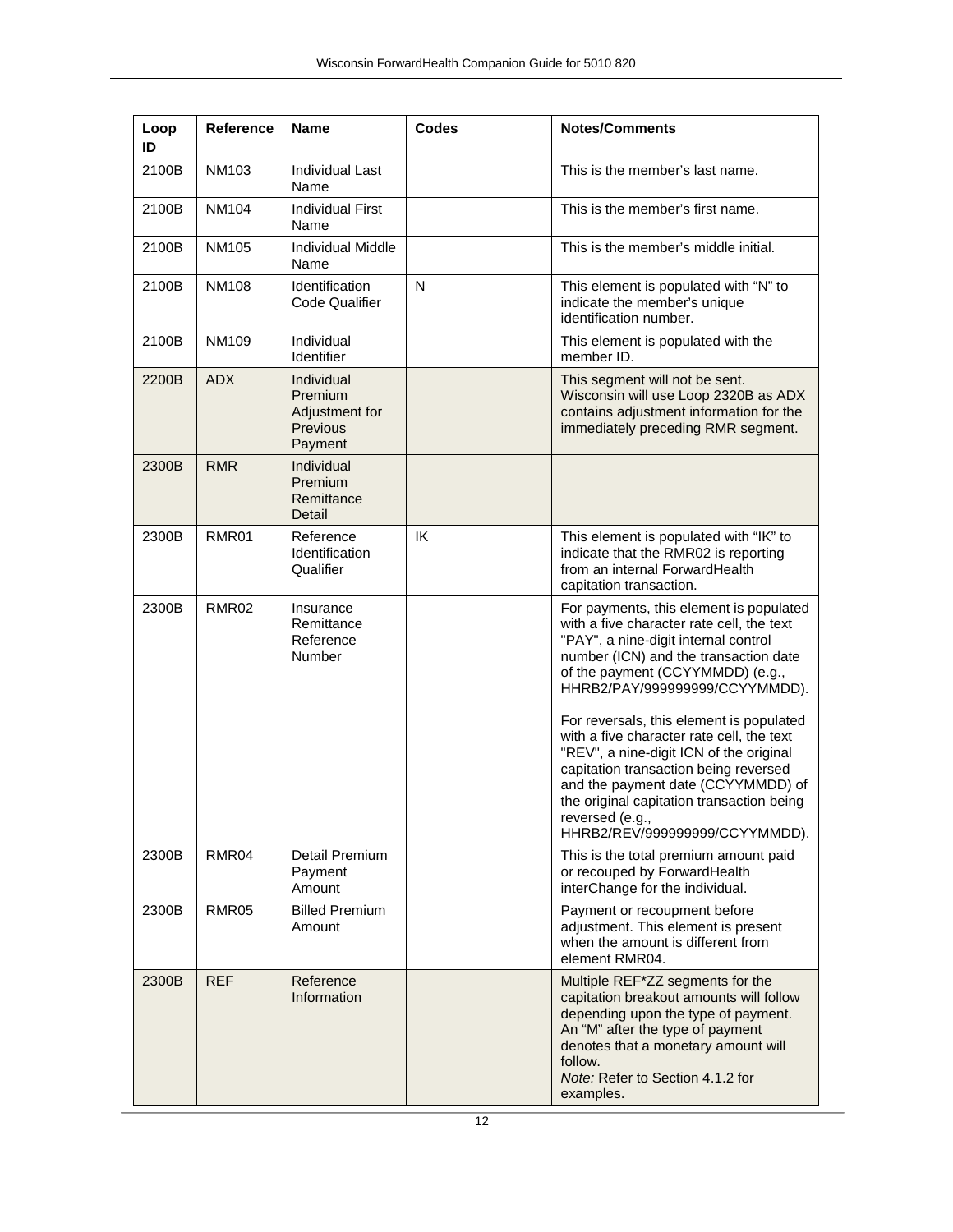| Loop<br>ID | Reference  | <b>Name</b>                                                   | <b>Codes</b> | <b>Notes/Comments</b>                                                                                                                                                                  |
|------------|------------|---------------------------------------------------------------|--------------|----------------------------------------------------------------------------------------------------------------------------------------------------------------------------------------|
| 2300B      | REF01      | Organizational<br>Reference<br>Identification<br>Qualifier    | <b>ZZ</b>    | This element is populated with "ZZ" to<br>indicate a capitation breakout amount<br>will follow depending on the type of<br>payment.                                                    |
| 2300B      | REF02      | Organizational<br>Reference<br>Identifier                     |              | This element is populated with a<br>capitation breakout amount.                                                                                                                        |
| 2300B      | <b>REF</b> | Reference<br>Information                                      |              |                                                                                                                                                                                        |
| 2300B      | REF01      | Organizational<br>Reference<br>Identification<br>Qualifier    | LU           | This element is populated with "LU" to<br>indicate the member's county followed<br>by a slash and the capitation region.                                                               |
| 2300B      | REF02      | Organizational<br>Reference<br>Identifier                     |              | The member's two-digit county code,<br>followed by a slash and the capitation<br>region (e.g., REF*LU*40/CH20).<br>Note: Refer to Section 4.1.3, Appendix,<br>for region codes.        |
| 2300B      | <b>DTM</b> | Individual<br><b>Coverage Period</b>                          |              |                                                                                                                                                                                        |
| 2300B      | DTM06      | Coverage Period                                               |              | This element will contain the capitation<br>from and through dates.                                                                                                                    |
| 2320B      | <b>ADX</b> | Individual<br>Premium<br>Adjustment for<br>Current<br>Payment |              |                                                                                                                                                                                        |
| 2320B      | ADX01      | Adjustment<br>Amount                                          |              | This element reports the difference<br>between the original amount (RMR05)<br>and the final amount (RMR04).                                                                            |
| 2320B      | ADX02      | Adjustment<br>Reason Code                                     | 52<br>53     | This element will contain one of the<br>following adjustment reason codes to<br>indicate the reason for payment or<br>recoupment:<br>"52" - Recoupment.<br>"53" - Payout.<br>$\bullet$ |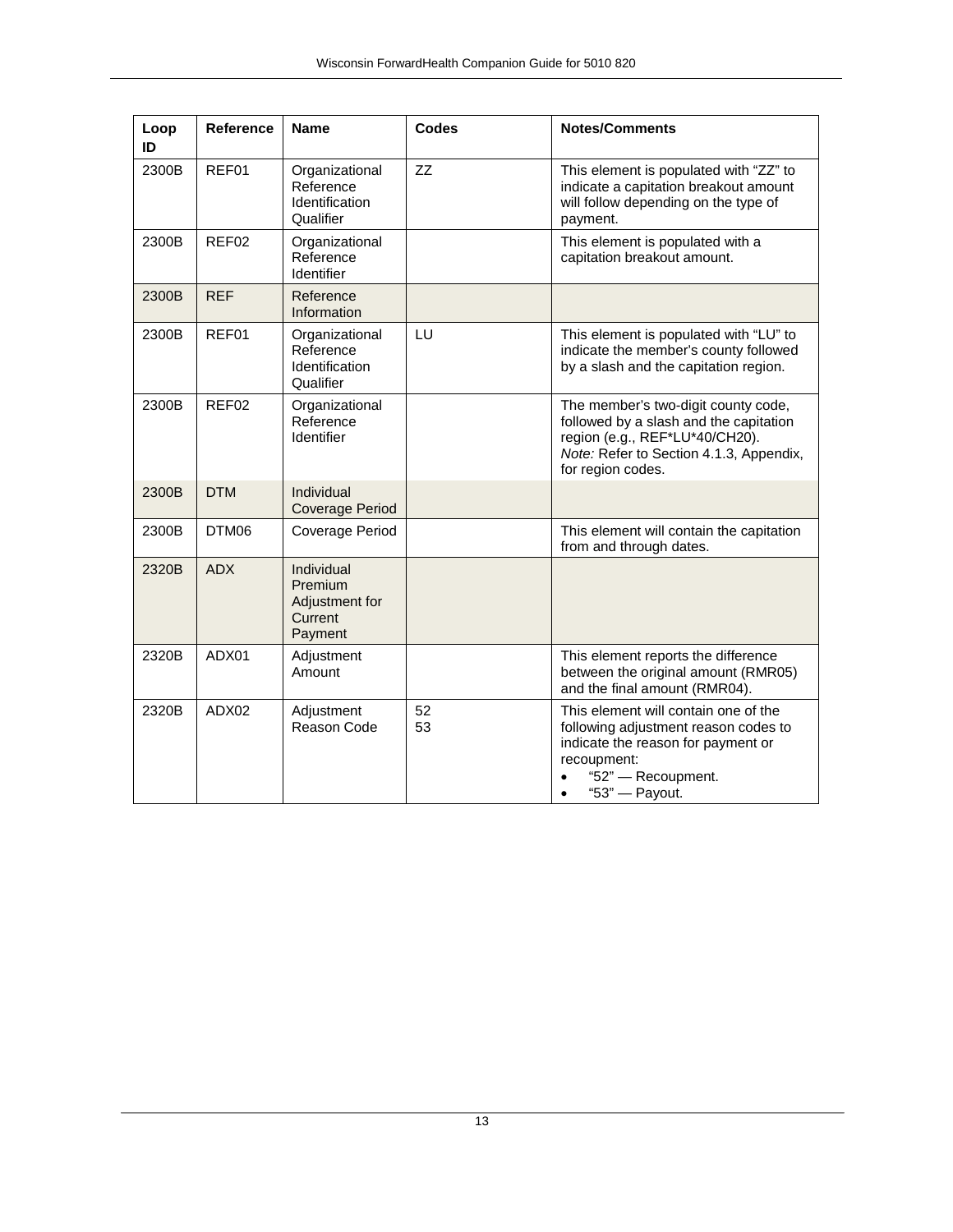# <span id="page-13-1"></span><span id="page-13-0"></span>**4 Transaction Instructions Additional Information**

# <span id="page-13-2"></span>**4.1 Business Scenarios**

### **4.1.1 Sample ENT Loop**

ENT\*15\*2J\*34\*<SSN>~ NM1\*IL\*1\*<Last Name>\*<First Name>\*<Initial>\*\*\*N\*<Medicaid ID C>~ RMR\*IK\*CST9M/REV/112418753/20120101\*\*-3116.72\*-3391.34~ REF\*ZZ\*<County Code>~ DTM\*582\*\*\*\*RD8\*20111001-20111031~ ADX\*274.62\*53~

### <span id="page-13-3"></span>**4.1.2 Sample HMO Specific Rates Examples**

For the HMO Specific Rates project, the following changes are needed in the 2300B Loop for the individual member capitation breakout fields.

Multiple REF segments will be added for the fields below. To the right of each field name is a code for either a monetary value (M), Rate value (R), Percentage value (P), or Other (O).

*Note:* Not all available fields are shown in these examples.

#### **Example for HMO Payments** (includes SSI HMOs)

ENT and NM segments will remain the same. The change occurs following the RMR segment. RMR\*IK\*AHRC1/PAY/123456789/20150101\*\*120.00~ REF\*ZZ\*MEDPM/M/100.00~ REF\*ZZ\*DENPM/M/5.00~ REF\*ZZ\*CHIPM/M/10.00~ REF\*ZZ\*RSADJ/R/1.05~ REF\*ZZ\*RSADJ/M/5.00~ REF\*ZZ\*MEP4P/M/-5.00~ REF\*ZZ\*HEINS/M/5.00~ REF\*ZZ\*DEP4P/M/-1.00~ (Effective 2/1/2016) REF\*LU\*40/CH20~ (in county 40, region CH20)

#### **Example for ACCESS Payments**

ENT and NM segments will remain the same. The change occurs following the RMR segment. RMR\*IK\*ZHR01/PAY/123456789/20150101\*\*23.00~ REF\*ZZ\*HSINP/M/10.00~ REF\*ZZ\*HSOTP/M/5.00~ REF\*ZZ\*CAHIN/M/4.00~ REF\*ZZ\*CAHOT/M/3.00~ REF\*ZZ\*ASCAC/M/1.00~<br>REF\*LU\*40/CH20~ (in county 40, region CH20)

### **Example for Long-Term Care, Family Care Payments**

ENT and NM segments will remain the same. The change follows the RMR segment. RMR\*IK\*CST9M/PAY/987654321/20150101\*\*100.00\*105.00~ REF\*ZZ\*ADMPM/M/5.00~ REF\*ZZ\*LTCPM/M/100.00~ REF\*ZZ\*CSSHR/M/-5.00~ REF\*LU\*40/CSWI~ (in county 40, region is CSWI for statewide) DTM\*582\*\*\*\*RD8\*20150101-20150131~ ADX\*-5.00~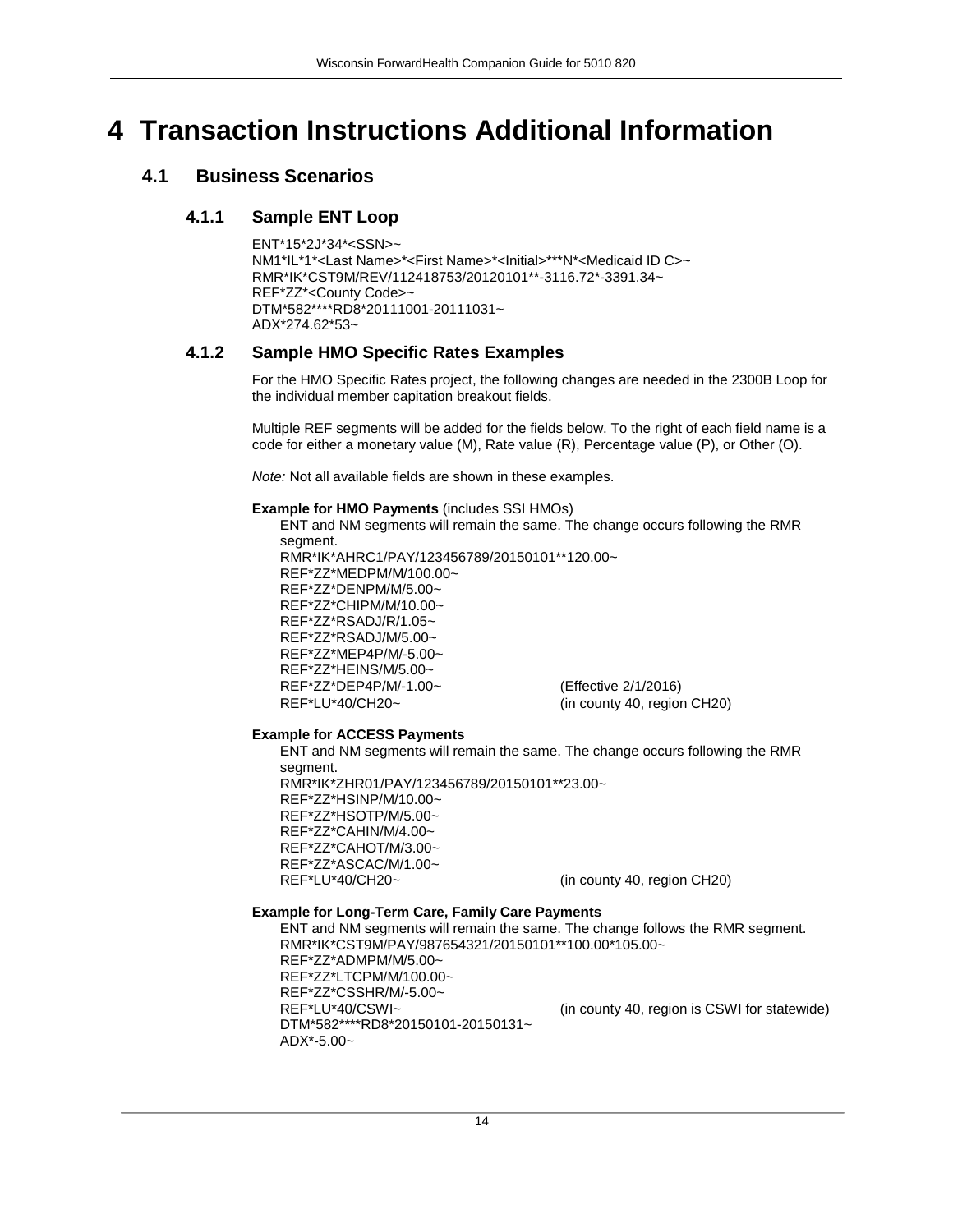#### **Example for Long-Term Care, PACE/Partnership Payments**

ENT and NM segments will remain the same. The change follows the RMR segment. RMR\*IK\*PSTNM/PAY/987654321/20150101\*\*110.00\*120.00~ REF\*ZZ\*ADMPM/M/5.00~ REF\*ZZ\*MEDPM/M/45.00~ REF\*ZZ\*LTCPM/M/70.00~ REF\*ZZ\*CSSHR/M/-10.00~<br>REF\*LU\*13/CSWI~ (in county 13, region is CSWI for statewide) DTM\*582\*\*\*\*RD8\*20150101-20150131~ ADX\*-10.00~

*Note unique to long-term care payments:* Two amounts are on the RMR, and the ADX is used to match to the cost share amount.

### <span id="page-14-0"></span>**4.1.3 Appendix**

### **For HMO (and SSI HMO) Payments**

| MEDPM/M | <b>Medical PMPM monetary</b>                    |
|---------|-------------------------------------------------|
| ADMPM/M | Administrative PMPM monetary (not used for now) |
| DENPM/M | Dental PMPM monetary                            |
| CHIPM/M | Chiropractic PMPM monetary                      |
| RSADJ/R | Risk Adjustment score (note, a Rate value)      |
| RSADJ/M | Risk Adjustment monetary                        |
| MEP4P/M | Medical Pay-for-Performance monetary            |
| HEINS/M | Health Insurance Tax monetary                   |
| DEP4P/M | Dental Pay-for-Performance monetary             |
|         |                                                 |

**Type**

M=Monetary amount R=Rate P=Percentage (not used yet but may be in the future) O=other (not used yet)

#### **For ACCESS Payments**

| <b>Hospital Inpatient</b>                        |
|--------------------------------------------------|
| <b>Hospital Outpatient monetary</b>              |
| CAH (Critical Access Health) Inpatient monetary  |
| <b>CAH Outpatient monetary</b>                   |
| ASC (Ambulatory Surgical Center) Access monetary |
|                                                  |

#### **For Long-Term Care Payments**

LTCPM/M Long Term Care PMPM monetary<br>CSSHR/M Cost Share monetary Cost Share monetary MEDPM/M Medical PMPM monetary ADMPM/M Administrative PMPM monetary

#### **Capitation Region Codes**

| <b>HMO payment regions</b>                        | <b>SSI Payments</b>         |
|---------------------------------------------------|-----------------------------|
| CH15 for R01 North payments                       | CS15 for R01 North payments |
| CH <sub>16</sub> for R <sub>02</sub> Northeast    | CS16 for R02 Northeast      |
| CH <sub>17</sub> for R <sub>03</sub> West Central | CS17 for R03 West Central   |
| CH <sub>18</sub> for R <sub>04</sub> Madison      | CS18 for R04 Madison        |
| CH <sub>19</sub> for R <sub>05</sub> South        | CS19 for R05 South          |
| CH <sub>20</sub> for R <sub>06</sub> Milwaukee    | CS20 for R06 Milwaukee      |

ACCESS payments will use the same region as the member payment. If the member receives a HMO payment, then the member will receive an ACCESS payment with a CH15-CH20 region. If the member receives a SSI payment, then the ACCESS payment will have a CS15- CS20 region.

LTC (long-term care) payments are all statewide and will use CSWI for statewide.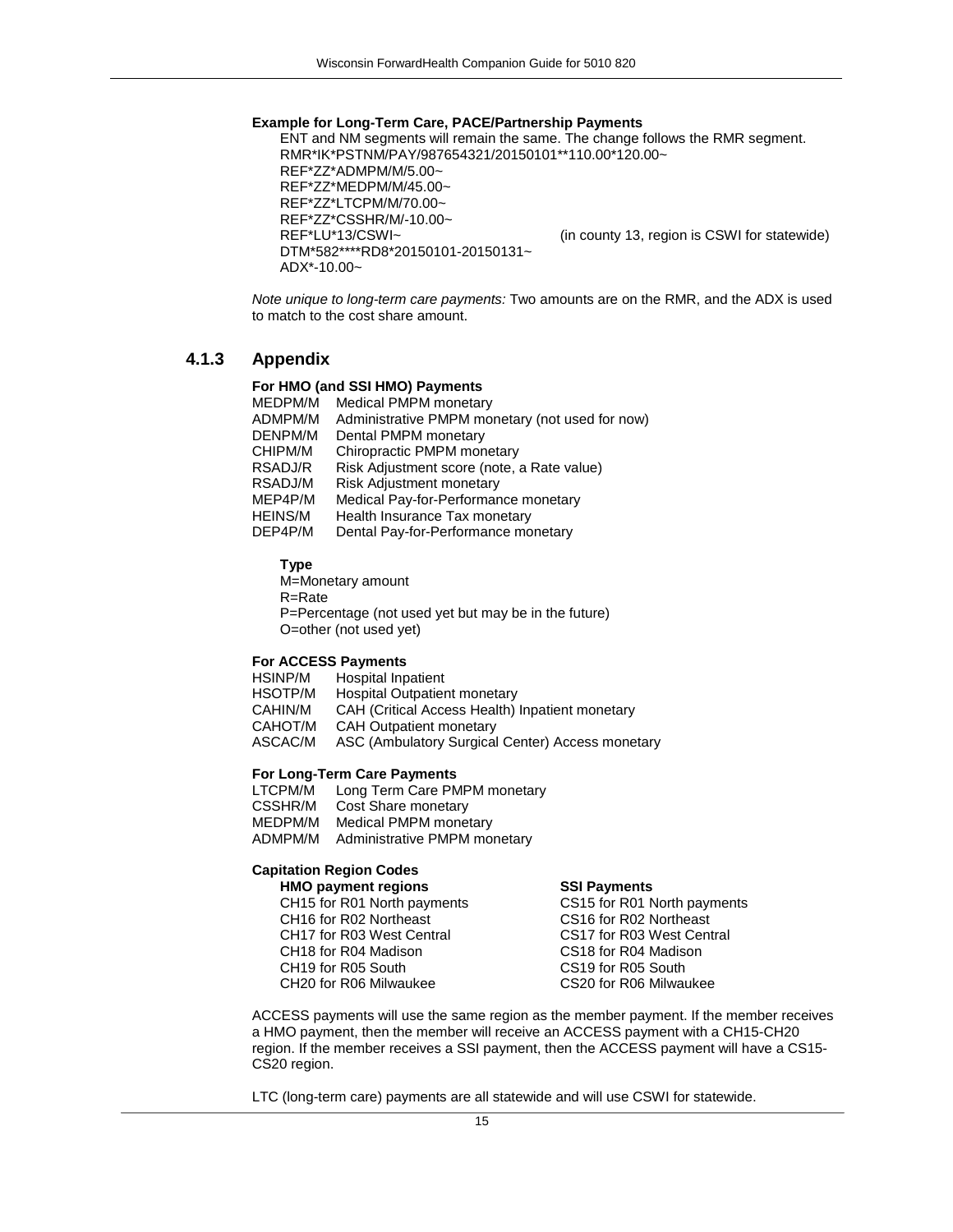*Special processing note for 820s:* In some situations, there can be multiple negative amounts (Accounts Receivables [ARs]) that total up to exceed the capitation payment. In these cases, no check is issued but an 820 is still created. Only the AR number with the outstanding balance will be reported on the 820. Research may be needed to find the other ARs.

### <span id="page-15-1"></span><span id="page-15-0"></span>**4.2 Payer-Specific Business Rules and Limitations**

### **4.2.1 Scheduled Maintenance**

ForwardHealth recycles the real-time servers every night between 00:00 a.m. to 01:00 a.m. Central Standard Time (CST). Real-time processing is not available during this period.

ForwardHealth schedules regular maintenance every Sunday from 00:00 a.m. to 04:00 a.m. CST. Real-time processing is not available during this period.

### <span id="page-15-2"></span>**4.3 Frequently Asked Questions**

### <span id="page-15-3"></span>**4.4 Other Resources**

Washington Publishing Company (WPC) at *[www.wpc-edi.com/.](http://www.wpc-edi.com/)* ASC X12 at *[www.x12.org/.](http://www.x12.org/)*

For further information about how ForwardHealth interChange processes a HIPAA transaction, contact the ForwardHealth EDI Department at 866-416-4979.